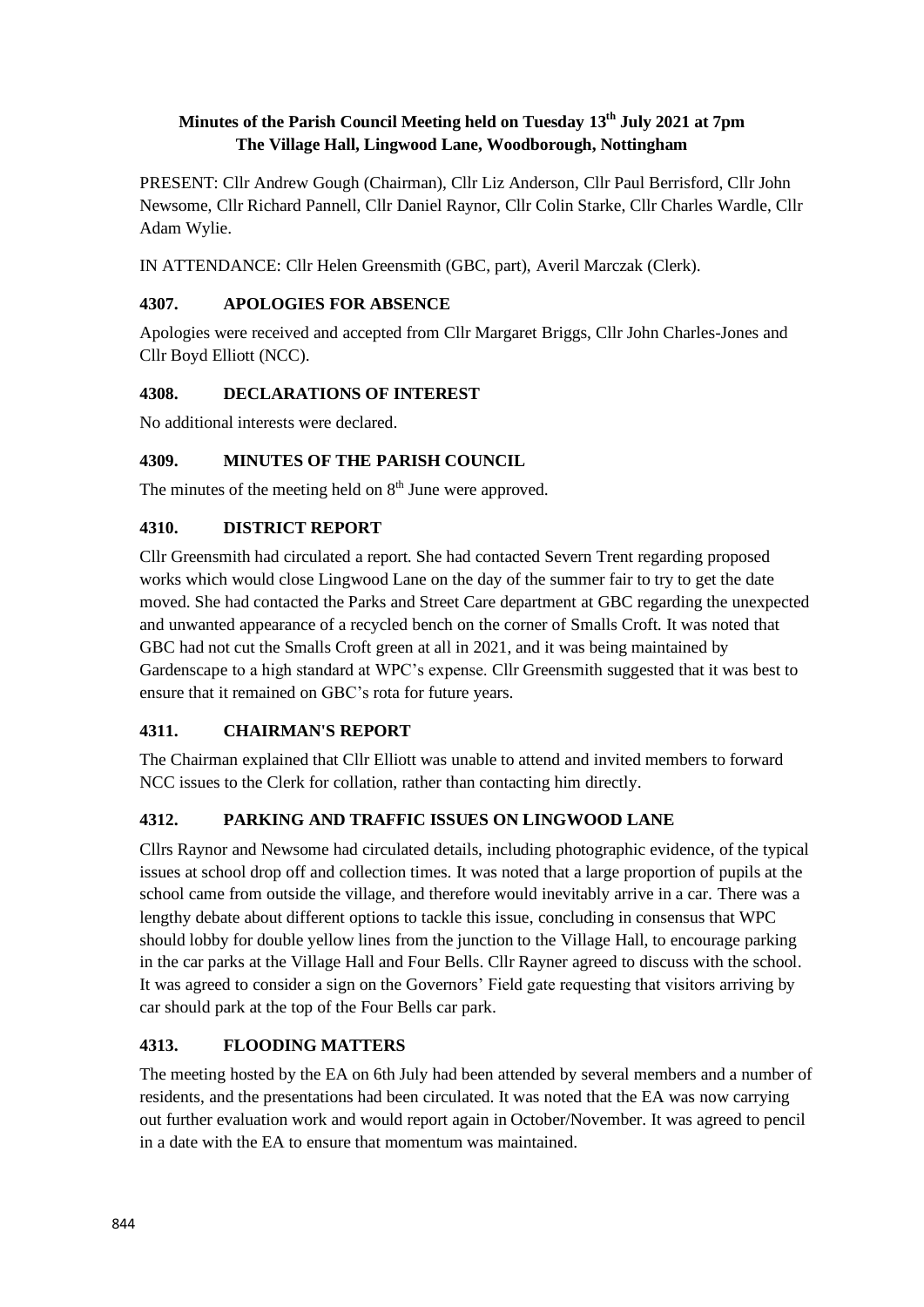### **4314. COVID-19 MEASURES**

It was agreed that the remaining Covid-19 restrictions in the Governors' Field (removal of swing seats and capping off tunnel) should be reversed on July 19<sup>th</sup> (Step 4 date of lifting restrictions). It was agreed that Covid-19 signage in the Village Hall should be left in situ for the time being.

It was agreed that WPC meetings should take place in the main hall for the remainder of 2021, to be reviewed for meetings in 2022. It was agreed that WPC meetings should take place on Mondays  $6<sup>th</sup>$  September,  $4<sup>th</sup>$  October,  $1<sup>st</sup>$  November and  $13<sup>th</sup>$  December to enable regular users to return to the hall on Tuesdays.

## **4315. CEMETERY MATTERS**

The Clerk planned to meet with D&M to get a second quote for a review of memorial safety. The Clerk had attended NALC training on cemetery management, and reported that the presenter had advised against memorial testing by councillors or untrained staff or volunteers. Cllr Pannell was working on a design for the proposed burial of ashes area. A request to install a memorial bench had been received and the Chairman and Clerk agreed to assess whether there were any possible locations that would not compromise burial plots.

### **4316. CHURCHYARD**

Cllr Raynor reported that there was a loose coping stone at the churchyard and Cllr Wardle agreed to assess.

### **4317. VILLAGE HALL**

Cllr Wardle reported that the new flooring for the entrance area and committee room was on schedule to be installed by the end of July.

The Clerk presented an update on regular bookings at the Village Hall. Several groups had indicated that they would return with the end of Covid-19 restrictions. The WI had decided to relocate to the Institute.

#### **4318. GOVERNORS' FIELD**

Cllr Starke reported on the findings of the recent RoSPA safety inspection. The snags identified included: slow running of the zip wire, splits in timber, bird fouling and the trampoline safety edging. Cllr Starke had repaired the trampoline edging, had in place a plan to address bird fouling using stainless steel bird spikes, and was monitoring the timber splits. The action of the zip wire was an ongoing issue caused by the levels of the installation and Cllr Starke had taken the case to senior management at HAGS. The Chairman thanked Cllr Starke and Mr Richard Whincup for carrying out their weekly inspections.

#### **4319. PLAYING FIELD**

The WCA had suggested that a formal booking system be implemented for the playing field as several groups were now using the facilities, and this was agreed. It was agreed that bookings should be made through the Clerk and the bookings diary shown online. It was noted that the objective was to avoid events/usage clashing and to stop unauthorised use of the field by personal trainers and organised groups, rather than to increase use of the field or increase the fees received by WPC.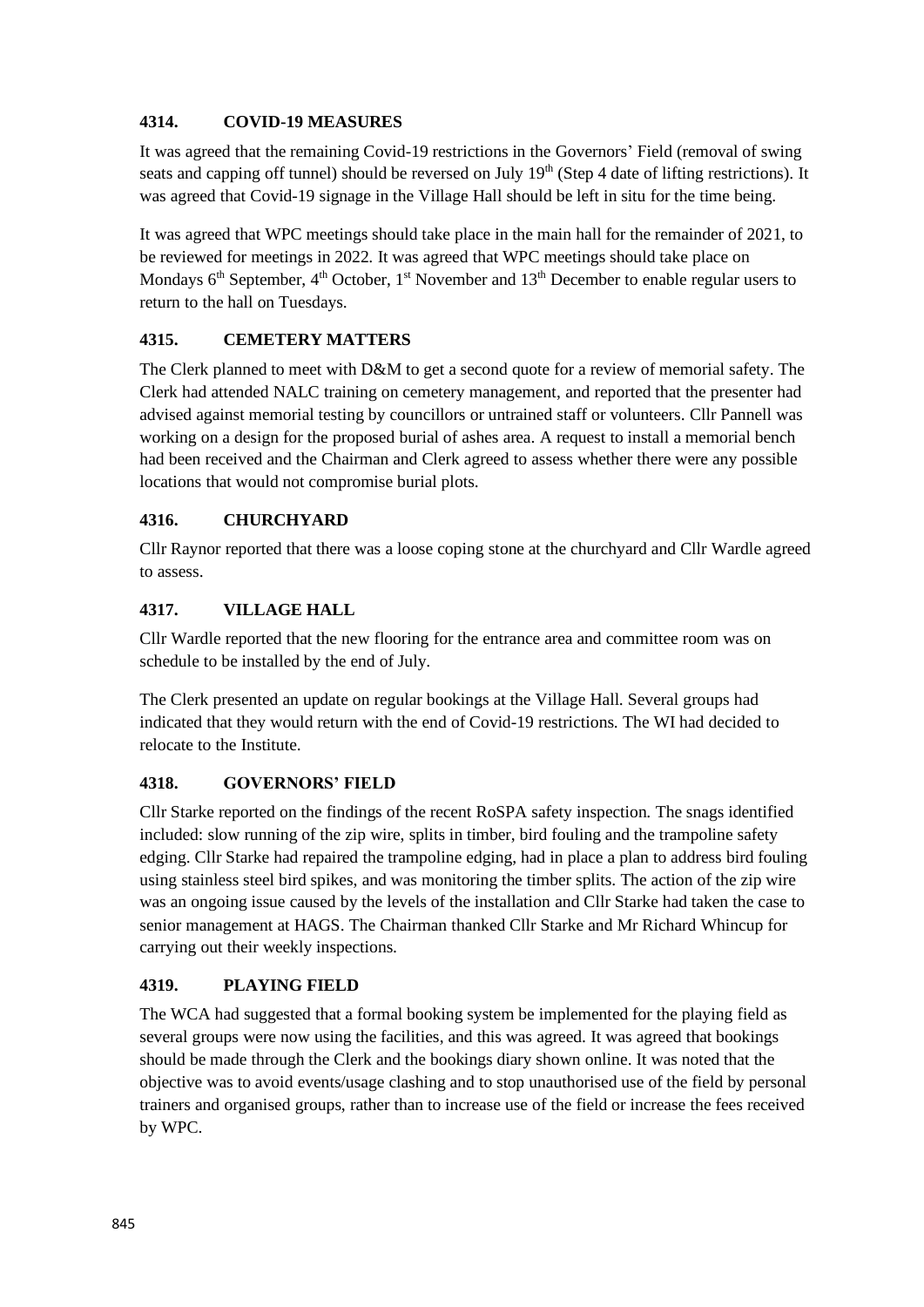It was noted that the football club's gear had been left in the home showers. It was agreed to ask them to remove this so the showers could be run through and be made ready for use.

## **4320. REFURBISHMENT OF HERITAGE INFORMATION BOARDS**

This item was deferred. It was noted that some of the signs around the village could benefit from cleaning and Cllr Wardle agreed to ask the Lengthsman to wash them down.

# **4321. PINFOLD MAINTENANCE**

Cllr Wardle reported that the gate had been fitted with a new post and was operational again. The Chairman thanked Cllr Wardle for resolving the issue.

## **4322. PLANNING**

The following applications were considered, and it was agreed to make no objection: PC1136/GBC2021/0726TPO to fell T1 oak at 28 Holme Close. It was noted that the tree had honey fungus and all branches were on one side.

PC1137/GBC2021/0780 for loft conversion, including raising height of roof and rear dormer window, conversion of existing garage and external cladding/rendering at Foxlea, Foxwood Lane.

The Clerk had responded to 2 applications under delegated powers, making no objection: PC1120/GBC2020/1251TPO crown lift, crown cleaning, lateral canopy reduction of oak at 21 Park Avenue.

PC1135/GBC2021/0664 for single storey side extension, reconfiguring of elevations.

# **4323. FINANCE**

The Clerk presented the financial statement for July and 24 payments, totalling £6230.34 net, were approved for payment. Gross payments over £500: £1170 Oglesby (supply and fit new disabled toilet and changing table); £700.17 LGPS (staff pensions).

The Clerk had circulated a Q1 summary. It was noted that Village Hall income was lower than forecast, with many regular users yet to return.

## **4324. CORRESPONDENCE AND EXCHANGE OF INFORMATION**

The following items had been received: a note of thanks and update from Woodborough in Bloom; details of the Queen's Platinum Jubilee Beacons, shared with the WCA; an update from Woodborough Celtic, recording thanks to WPC for supporting the children's training; a letter regarding drains blocked by materials used to patch potholes, shared with Cllr Elliott. The WI had asked whether they might retain their storage cupboard for a fee after their move to the Institute; it was agreed to decline this request and use the cupboard for the benefit of current users. The following items were noted: GBC various agendas and press releases.

## **4325. INSTITUTE**

Cllr Berrisford reported that the Institute would reopen officially on 19<sup>th</sup> July after complete refurbishment.

# **4326. WOODBOROUGH WEB CONTENT**

It was agreed to include the minutes and notices regarding use of the playing field and requesting that large items of rubbish should not be put in the small dog poo bins.